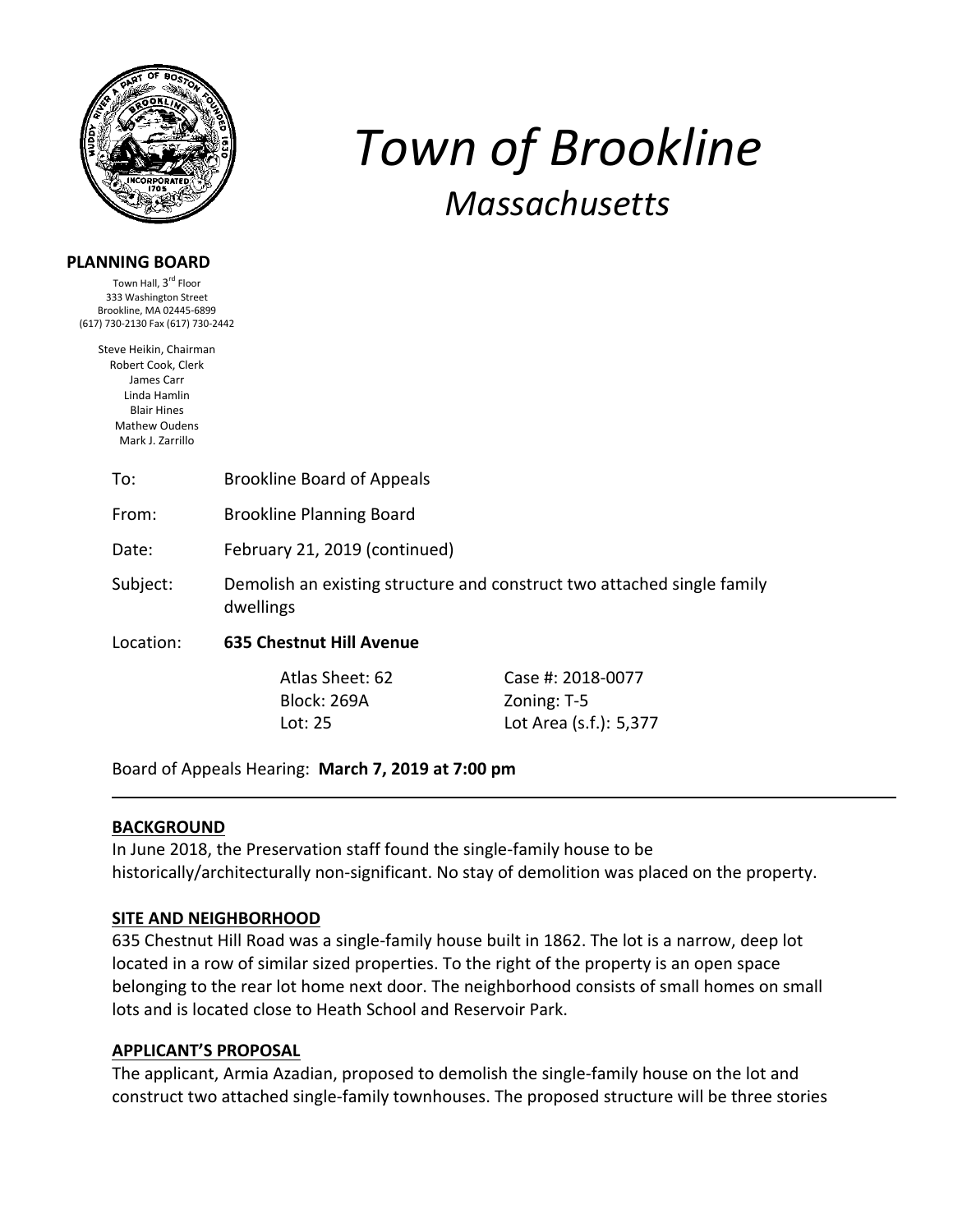and a height of about 33.5 feet above sidewalk grade. The dwellings will be a mirror image of each other with one in the front at the street and one in the rear. Each unit will contain 4 bedrooms and 5 baths. The basement spaces will also be finished to include laundry and family room space. The proposed total finished square footage of the structure is 4,938.

The exterior is proposed to be clad with cement board siding, Azek trim and an architectural asphalt shingle roof.

The applicant also proposes to utilize the existing six foot wide driveway along the left side of the property that will reach the back of the lot where four parking spaces will be created partially from existing spaces as well as new paved area. The property has an 11‐foot wide right of way shared with the abutting property that provides wider access.

In response to the Planning Board's initial feedback, the applicant has clarified the plans. Specifically, the open space calculations have been redone and open space indicated on the site plan, the curb cut has been made clearer and turning radii have been added to show how cars can pull in and out of the rear parking spaces.

# **FINDINGS**

# **Section 4.07** – Table of Use Regulations Use #5

A special permit is required for an attached dwelling provided that no row of such units shall consist of more than two units.

# **Section 5.13** – Lot Width

**Section 5.43** – Exceptions to Yard and Setback Regulations

**Section 5.60** – Side Yard Requirements

**Section 5.91** – Usable Open Space

|                                              | <b>Required</b> | <b>Existing</b>   | <b>Proposed</b>   | <b>Finding</b>             |
|----------------------------------------------|-----------------|-------------------|-------------------|----------------------------|
| Lot Width                                    | 45 feet         | 35 feet           | 35 feet           | Special<br>Permit/Variance |
| <b>Side Yard Setback</b><br>(left and right) | 10 feet         | 6 to<br>6.75 feet | 6 to<br>6.75 feet | Special Permit*            |
| <b>Usable Open Space</b>                     | 30%             | 47%               | 30.6%             | Complies                   |

\* Under Section 5.43, the Board of Appeals may waive by special permit yard and/or setback requirements, if a *counterbalancing amenity is provided.*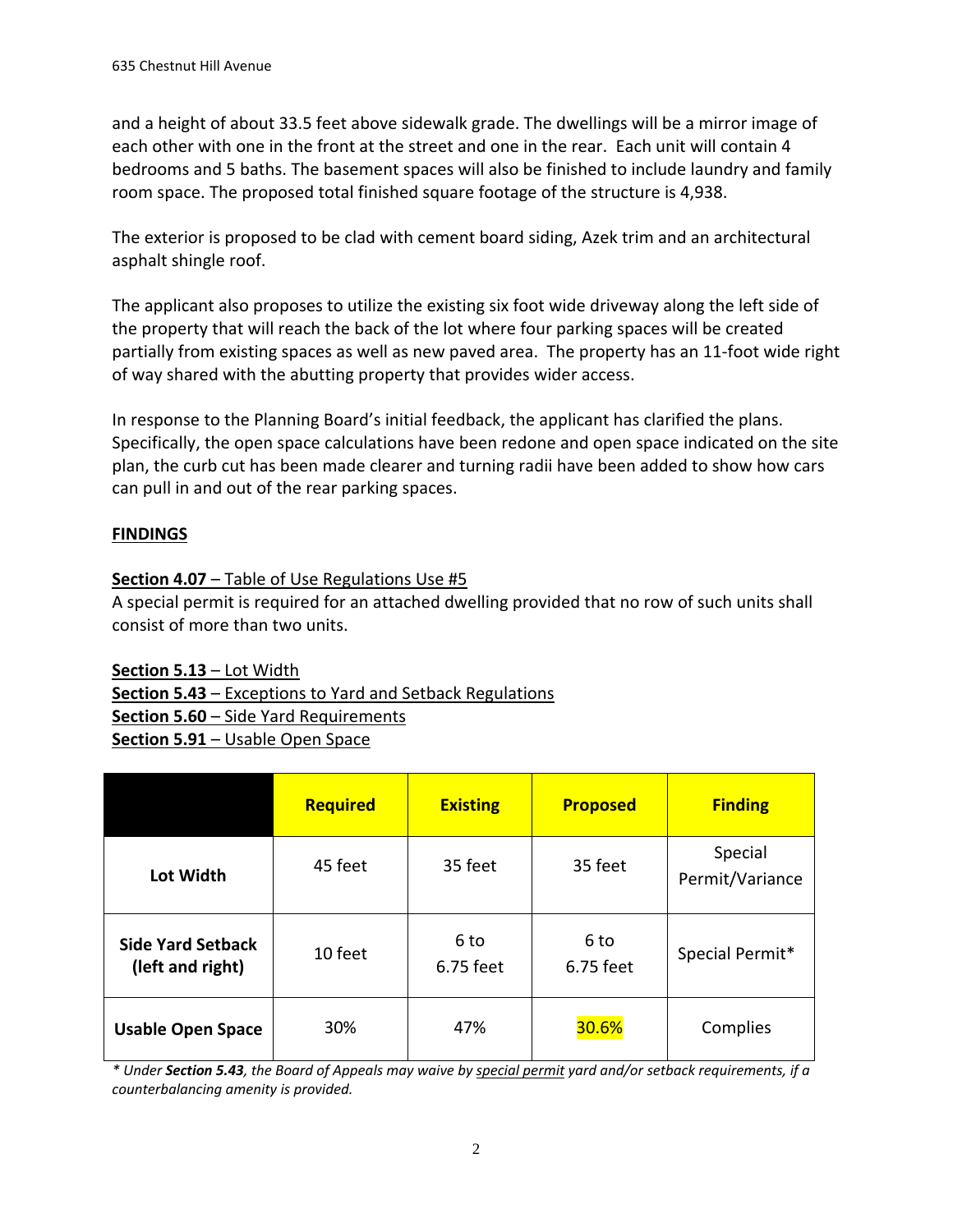### **STAFF ANALYSIS**

The staff is not opposed to this proposal. The applicant has designed the two‐story house to maintain much of the same footprint of the former single‐family house. The lot is very deep and narrow and therefore it makes sense for the proposed structure to utilize more of the depth of the lot. The new townhouses will be within the allowed FAR for this two-family district. The four parking spaces fit well within the rear of the property. Although the existing driveway is very narrow (6 feet), the condition has previously existed on the site and conditions will remain largely the same. The amount of traffic on the site is not expected to increase heavily from the addition of one unit.

# **PLANNING BOARD COMMENTS**

After numerous appearances before the Board, the members felt comfortable approving this project. The Board had asked the applicants to shrink the building, improve the parking area and ensure that the proposal met the open space requirements. After making these revisions, the Board recommended approval of the project noting that the main reason it is willing to grant the setback relief is due to the unusually narrow and deep lot that is pre‐existing non‐ conforming with regards to lot width.

# **Therefore, the Planning Board recommends approval of the site plan dated 2/7/2019 by Robert Staples and the floor plans and elevations dated 2/4/2019 by Nordesign & Build, subject to the following conditions:**

- 1. Prior to the issuance of a building permit, the applicant shall submit a final site plan, floor plans and elevations showing a compliant front yard setback with all materials noted, subject to the review and approval of the Assistant Director of Regulatory Planning.
- 2. Prior to the issuance of a building permit, the applicant shall submit a landscaping plan subject to the review and approval of the Assistant Director of Regulatory Planning.
- 3. Prior to the issuance of a building permit, the applicant shall submit to the Building Commissioner for review and approval for conformance to the Board of Appeals decision: 1) a final site plan stamped and signed by a registered engineer or land surveyor; 2) final floor plans and building elevations stamped and signed by a registered architect; and 3) evidence that the Board of Appeals decision has been recorded at the Registry of Deeds.

*knm*